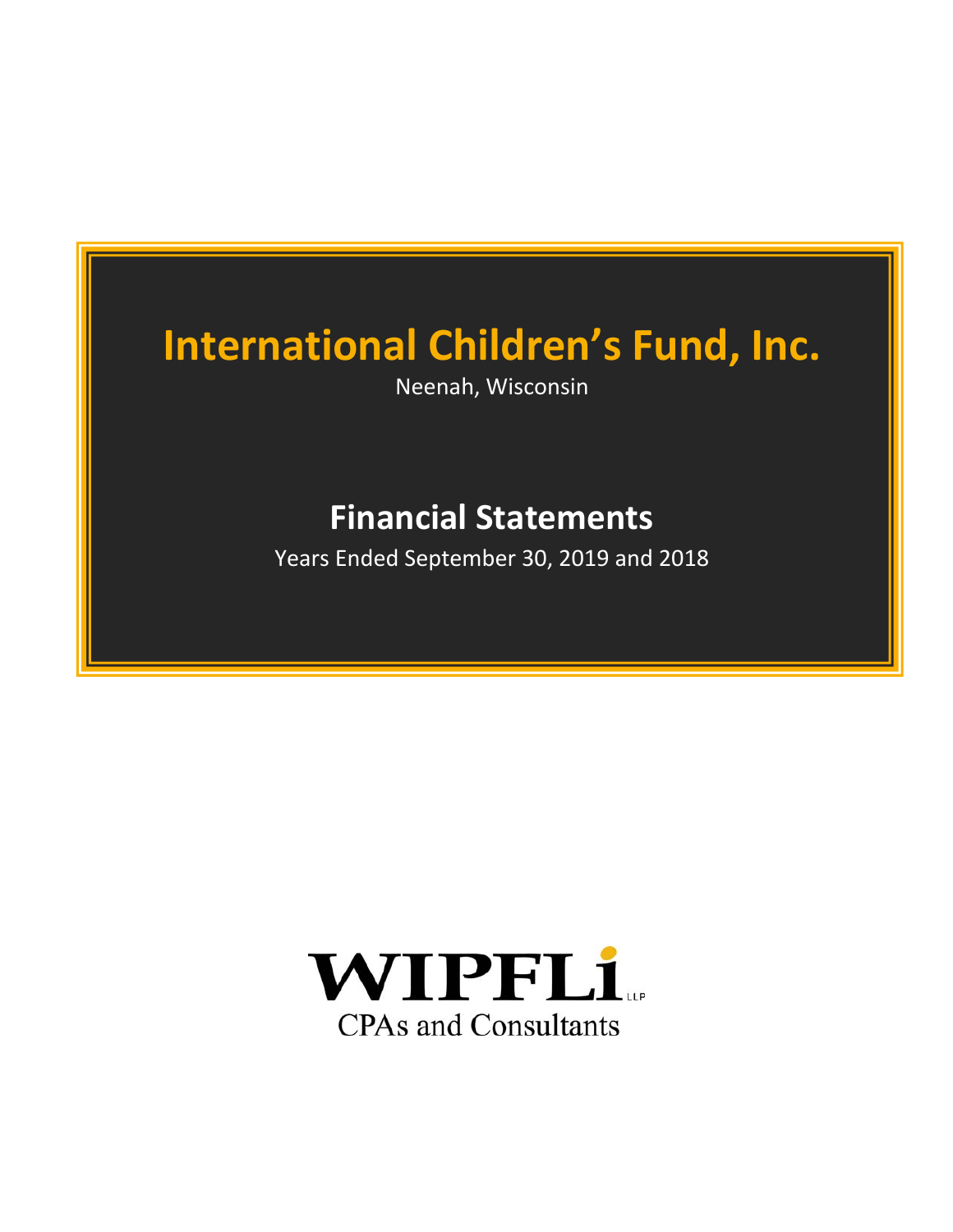# WIPFLi..

# **Independent Auditor's Report**

Board of Directors International Children's Fund, Inc. Neenah, Wisconsin

We have audited the accompanying financial statements of International Children's Fund, Inc. (a nonprofit organization), which comprise the statements of financial position as of September 30, 2019 and 2018, and the related statements of activities, functional expenses, and cash flows for the years then ended and the related notes to the financial statements.

### **Management's Responsibility for the Financial Statements**

Management is responsible for the preparation and fair presentation of these financial statements in accordance with accounting principles generally accepted in the United States; this includes the design, implementation, and maintenance of internal control relevant to the preparation and fair presentation of financial statements that are free from material misstatement, whether due to fraud or error.

### **Auditor's Responsibility**

Our responsibility is to express an opinion on these financial statements based on our audits. We conducted our audits in accordance with auditing standards generally accepted in the United States. Those standards require that we plan and perform the audit to obtain reasonable assurance about whether the financial statements are free from material misstatement.

An audit involves performing procedures to obtain audit evidence about the amounts and disclosures in the financial statements. The procedures selected depend on the auditor's judgment, including the assessment of the risks of material misstatement of the financial statements, whether due to fraud or error. In making those risk assessments, the auditor considers internal control relevant to the entity's preparation and fair presentation of the financial statements to design audit procedures that are appropriate in the circumstances, but not for the purpose of expressing an opinion on the effectiveness of the entity's internal control. Accordingly, we express no such opinion. An audit also includes evaluating the appropriateness of accounting policies used and the reasonableness of significant accounting estimates made by management, as well as evaluating the overall presentation of the financial statements.

We believe the audit evidence we have obtained is sufficient and appropriate to provide a basis for our audit opinion.

#### **Opinion**

In our opinion, the financial statements referred to above present fairly, in all material respects, the financial position of International Children's Fund, Inc. as of September 30, 2019 and 2018, and the changes in its net assets and its cash flows for the years then ended, in accordance with accounting principles generally accepted in the United States.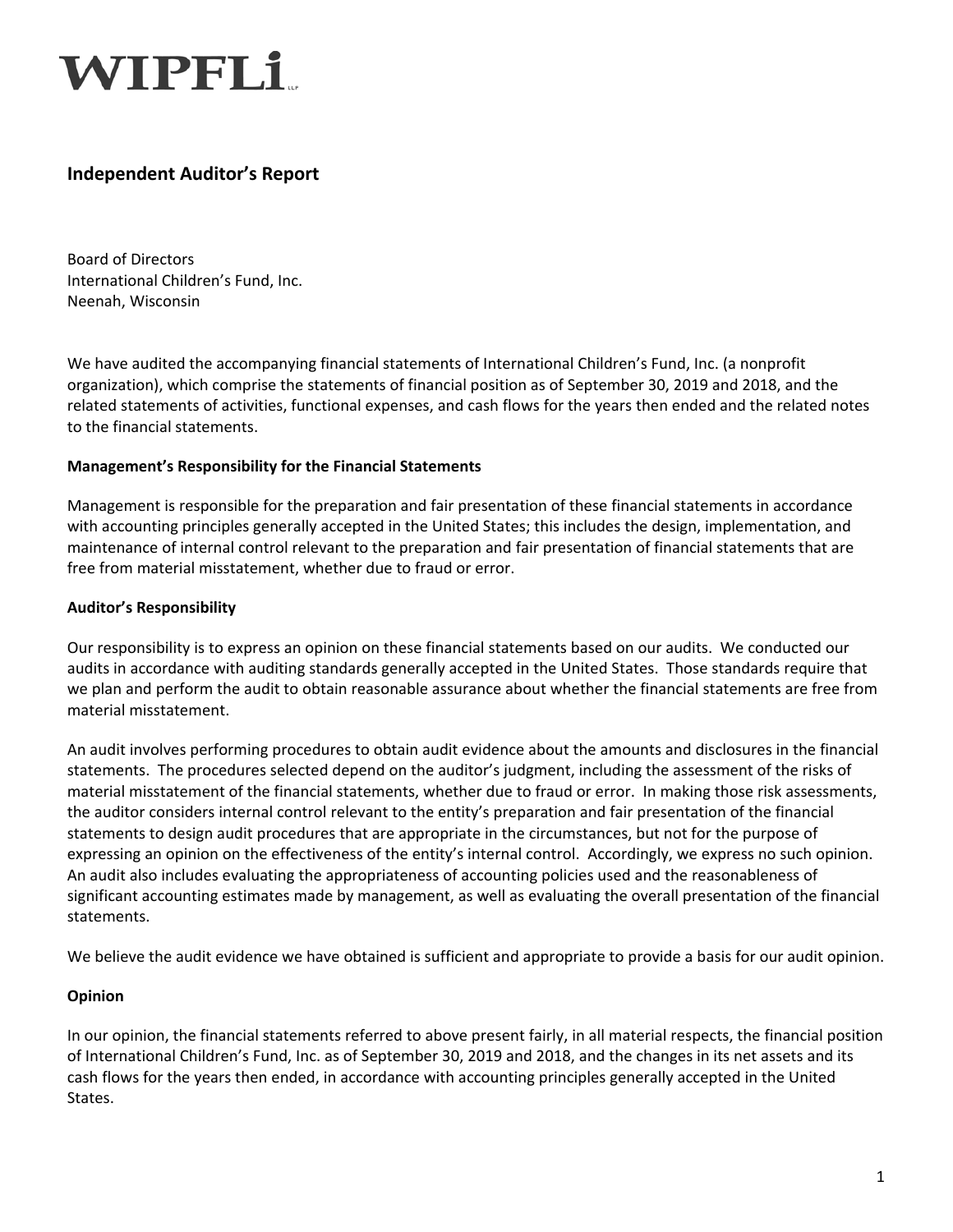### **Emphasis of Matter**

As discussed in Note 1 to the financial statements, International Children's Fund, Inc. adopted the amendments in the Financial Accounting Standards Board Update (ASU) No. 2016‐14, *Not‐for‐Profit Entities ‐ Presentation of Financial Statements of Not‐for‐Profit Entities*, as of and for the year ended September 30, 2019. The amendments have been applied on a retrospective basis to the 2018 financial statements with the exception of the omission of certain information as permitted by the ASU.

Wippei LLP

Wipfli LLP

April 5, 2020 Green Bay, Wisconsin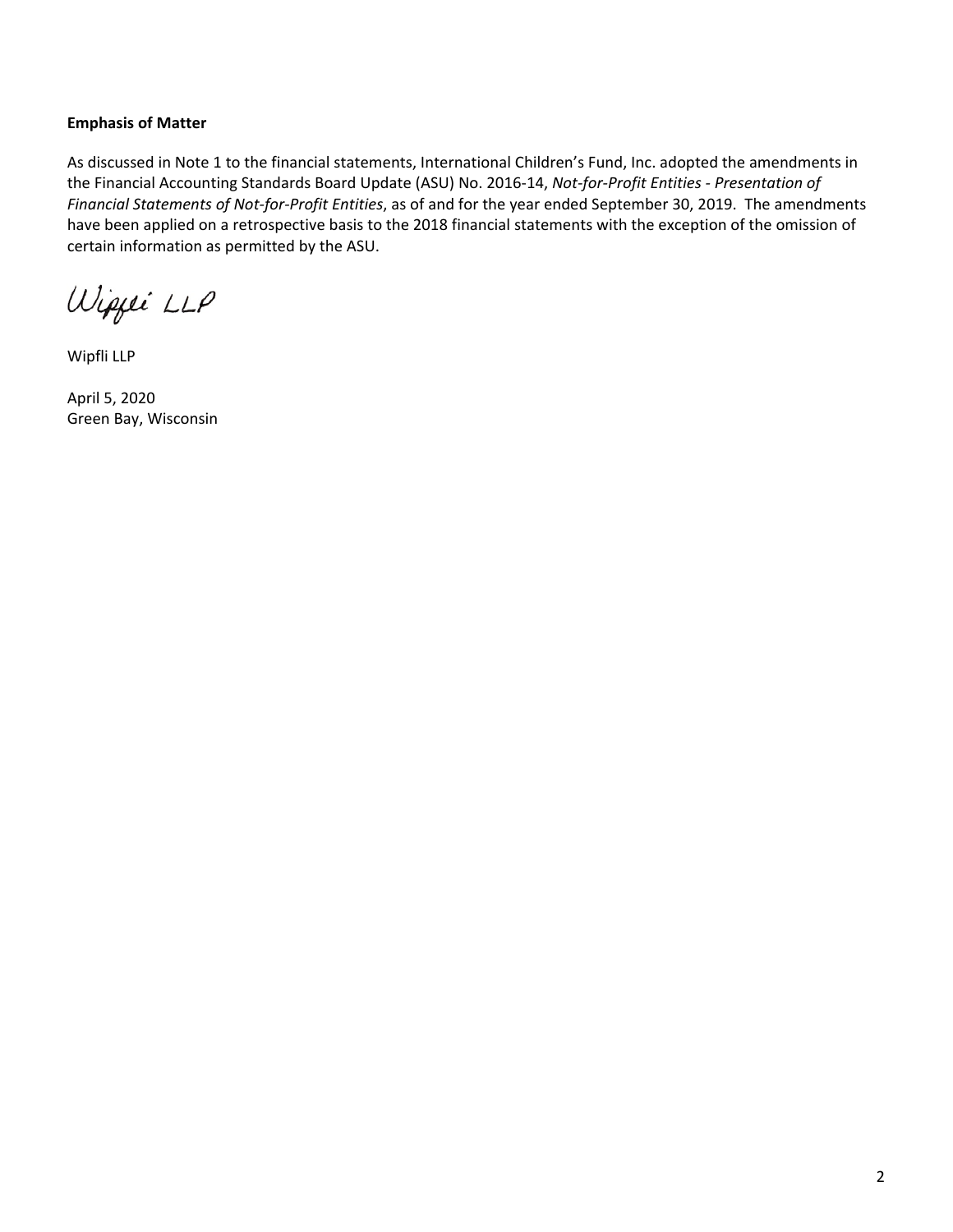### **Statements of Financial Position**

September 30, 2019 and 2018

|    | 2019     |    | 2018                        |  |
|----|----------|----|-----------------------------|--|
|    |          |    |                             |  |
|    |          |    |                             |  |
|    |          |    | 624,290                     |  |
|    | 1,002    |    | 1,001                       |  |
|    |          |    |                             |  |
| Š. | 546,037  | \$ | 625,291                     |  |
|    |          |    |                             |  |
|    |          |    |                             |  |
|    |          |    | 22,215                      |  |
|    |          |    |                             |  |
|    | 521,184  |    | 603,076                     |  |
|    |          |    |                             |  |
| ς. | 546,037  | \$ | 625,291                     |  |
|    | \$<br>\$ |    | $545,035$ \$<br>$24,853$ \$ |  |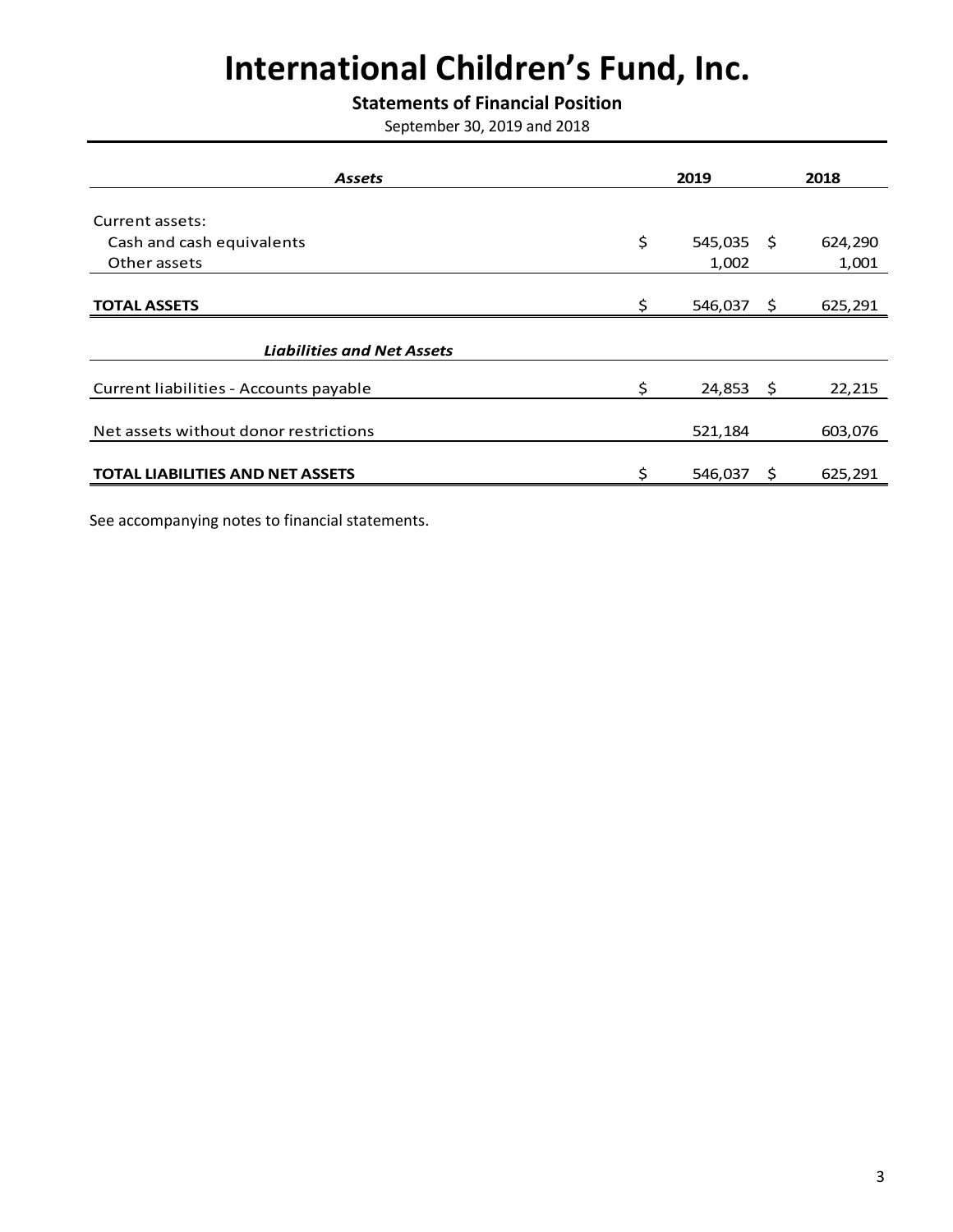## **Statements of Activities**

Years Ended September 30, 2019 and 2018

|                                                         | 2019                |   | 2018         |
|---------------------------------------------------------|---------------------|---|--------------|
|                                                         |                     |   |              |
| Public support and other revenue:                       |                     |   |              |
| In-kind contributions - Medicines and medical supplies, |                     |   |              |
| clothing, food, and other supplies                      | \$<br>55,972,229 \$ |   | 57,434,439   |
| Contributions                                           | 827,584             |   | 732,780      |
| Interest                                                | 681                 |   | 1,025        |
| Miscellaneous revenue                                   | 1,000               |   |              |
|                                                         |                     |   |              |
| Total public support and other revenue                  | 56,801,494          |   | 58, 168, 244 |
|                                                         |                     |   |              |
| <b>Functional expenses:</b>                             |                     |   |              |
| Program services - Children's programs                  | 56,675,671          |   | 58,064,694   |
| Management and general                                  | 61,203              |   | 38,389       |
| Fund-raising                                            | 146,512             |   | 94,267       |
|                                                         |                     |   |              |
| <b>Total functional expenses</b>                        | 56,883,386          |   | 58,197,350   |
|                                                         |                     |   |              |
| Decrease in unrestricted net assets                     | (81, 892)           |   | (29, 106)    |
| Net assets without donor restrictions at beginning      | 603,076             |   | 632,182      |
|                                                         |                     |   |              |
| Net assets without donor restrictions at end            | \$<br>521,184       | Ŝ | 603,076      |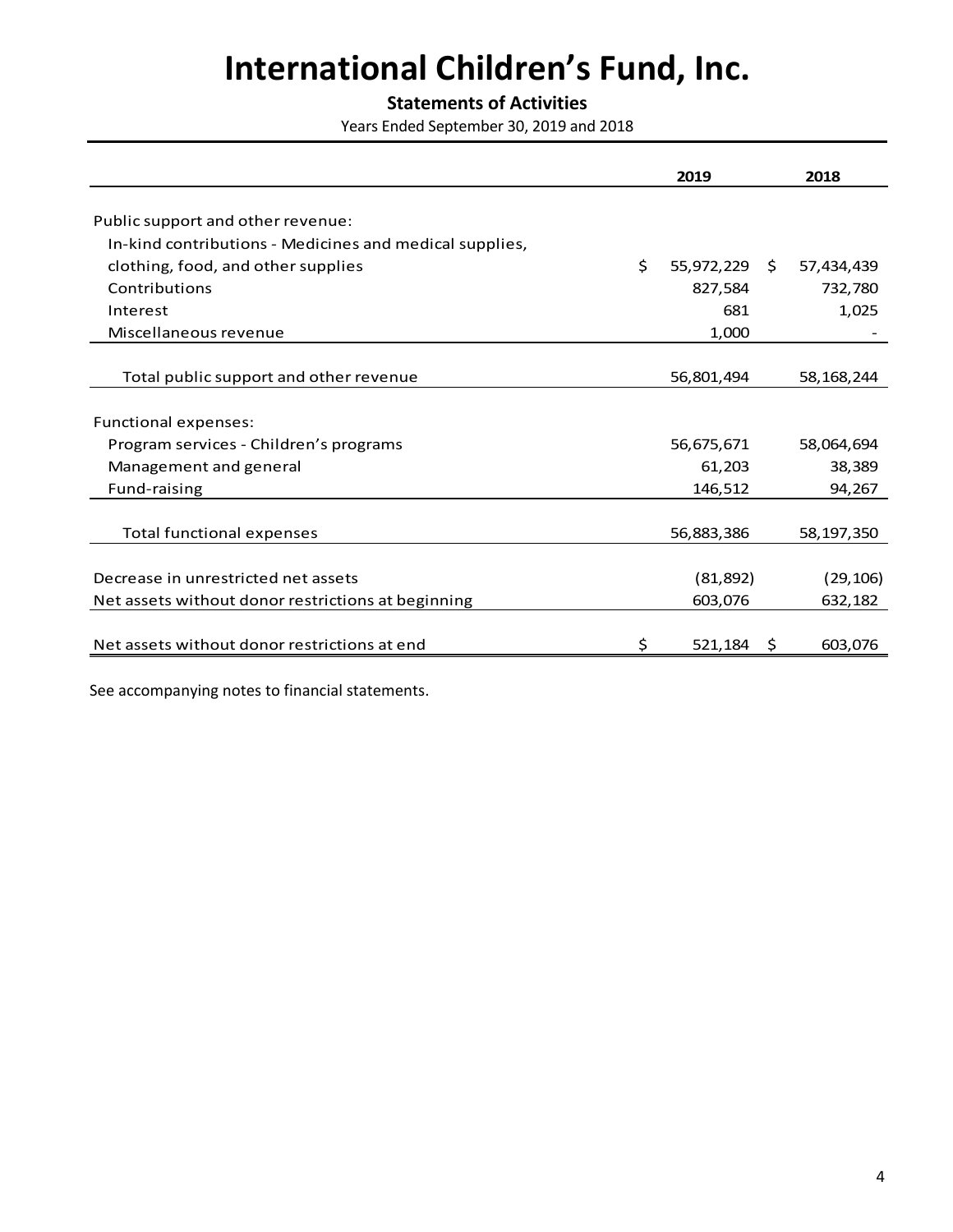# **Statements of Functional Expenses**

Years Ended September 30, 2019 and 2018

|                                                       | Children's       | Management   | Fund-          |                  |
|-------------------------------------------------------|------------------|--------------|----------------|------------------|
| 2019                                                  | <b>Programs</b>  | and General  | <b>Raising</b> | Total            |
|                                                       |                  |              |                |                  |
| Gifts of medicines and medical supplies,              |                  |              |                |                  |
| clothing, food, and other supplies                    | 55,970,249<br>Ś. | \$           | \$             | \$<br>55,970,249 |
| Shipping of gifts                                     | 35,148           |              |                | 35,148           |
| Mission supplies and cash gifts                       | 521,140          |              |                | 521,140          |
| Computer and mailing services                         | 43,329           |              | 102,525        | 145,854          |
| <b>Bank lock box services</b>                         |                  |              | 13,923         | 13,923           |
| Occupancy and utilities<br><b>Contracted services</b> | 13,259           |              |                | 13,259           |
| Office expenses and supplies                          | 8,438            | 28,204       |                | 28,204<br>8,438  |
| Legal, accounting, and state registrations            | 4,347            | 25,037       |                | 29,384           |
| Truck and travel expenses                             | 18,046           |              |                | 18,046           |
| Insurance                                             |                  | 1,642        |                | 1,642            |
| Salaries and taxes                                    | 61,715           | 6,320        |                | 68,035           |
| Advertising expense                                   |                  |              | 30,064         | 30,064           |
|                                                       |                  |              |                |                  |
| <b>Total functional expenses</b>                      | 56,675,671<br>S  | \$<br>61,203 | \$<br>146,512  | 56,883,386<br>S. |
|                                                       |                  |              |                |                  |
| 2018                                                  |                  |              |                |                  |
|                                                       |                  |              |                |                  |
| Gifts of medicines and medical supplies,              |                  |              |                |                  |
| clothing, food, and other supplies                    | 57,434,094<br>Ś. | S            | \$             | Ś.<br>57,434,094 |
| Shipping of gifts                                     | 73,348           |              |                | 73,348           |
| Mission supplies and cash gifts                       | 376,880          |              |                | 376,880          |
| <b>Educational materials</b>                          | 2,604            |              |                | 2,604            |
| Computer and mailing services                         | 33,270           |              | 82,810         | 116,080          |
| Bank lock box services                                |                  |              | 11,457         | 11,457           |
| Occupancy and utilities                               | 13,505           |              |                | 13,505           |
| <b>Contracted services</b>                            |                  | 3,190        |                | 3,190            |
| Office expenses and supplies                          | 11,854           |              |                | 11,854           |
| Legal, accounting, and state registrations            | 3,623            | 23,984       |                | 27,607           |
| Truck and travel expenses                             | 20,338           |              |                | 20,338           |
| Insurance                                             |                  | 1,654        |                | 1,654            |
| Salaries and taxes                                    | 94,997           | 9,561        |                | 104,558          |
| Depreciation                                          | 181              |              |                | 181              |
|                                                       |                  |              |                |                  |
| <b>Total functional expenses</b>                      | 58,064,694<br>S. | 38,389<br>\$ | \$<br>94,267   | \$58,197,350     |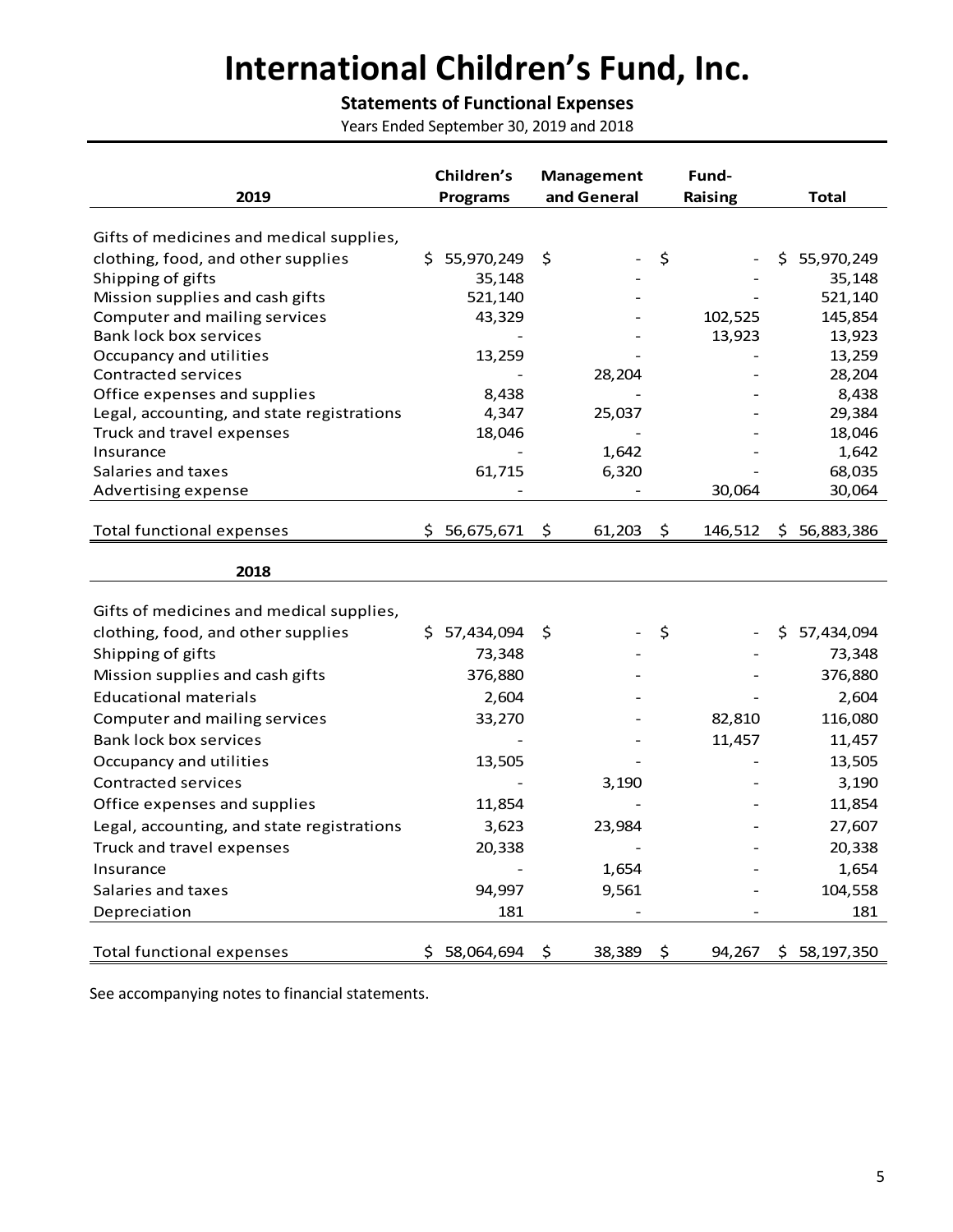## **Statements of Cash Flows**

Years Ended September 30, 2019 and 2018

|                                                                                               | 2019                 | 2018      |
|-----------------------------------------------------------------------------------------------|----------------------|-----------|
| Change in cash and cash equivalents:                                                          |                      |           |
| Cash flows from operating activities:                                                         |                      |           |
| Change in net assets                                                                          | \$<br>$(81,892)$ \$  | (29, 106) |
| Adjustments to reconcile change in net assets to net cash flows<br>from operating activities: |                      |           |
| Depreciation                                                                                  |                      | 181       |
| Changes in operating assets and liabilities:                                                  |                      |           |
| Inventory                                                                                     |                      | 820       |
| Accounts payable                                                                              | 3,160                | 4,851     |
| Accrued payroll and related liabilities                                                       | (522)                | (853)     |
| Net cash flows from operating activities                                                      | (79, 254)            | (24, 107) |
| Change in cash and cash equivalents                                                           | (79, 254)            | (24, 107) |
| Cash and cash equivalents at beginning                                                        | 624,290              | 648,397   |
| Cash and cash equivalents at end                                                              | \$<br>545,035<br>\$. | 624,290   |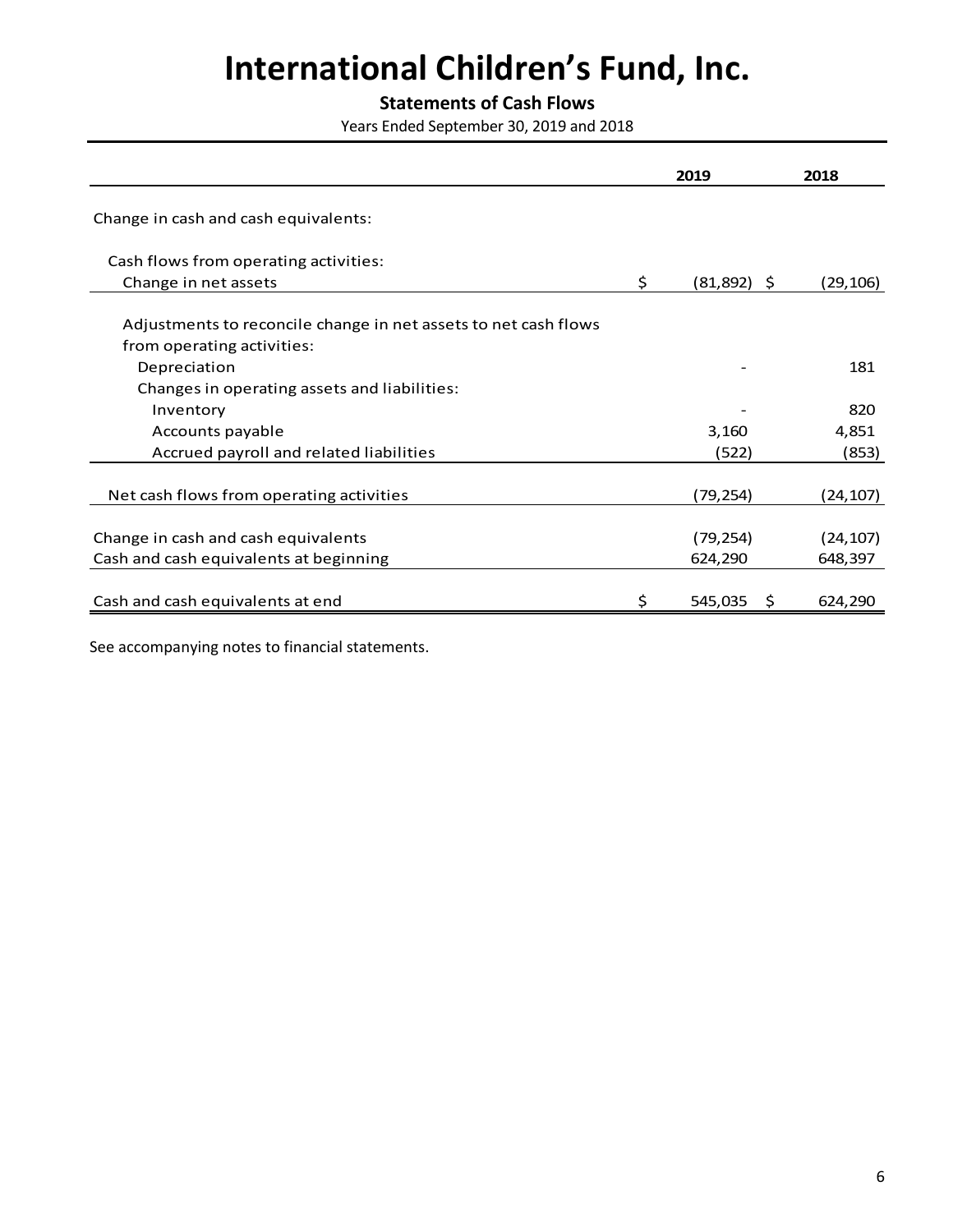**Notes to Financial Statements** 

### **Note 1: Summary of Significant Accounting Policies**

### **Nature of Business**

International Children's Fund, Inc. (the "Organization") is a nonprofit corporation organized under the laws of the state of Wisconsin. The Organization distributes humanitarian aid, including clothing, food, medicine, and supplies to needy children, families, and missionary organizations around the world. The Organization is supported primarily through donor contributions. During 2019, there were no individual donors who contributed more than 10% of the total cash contributions received during the year, and during 2018, there was one individual donor who contributed 11% of the total cash contributions received during the year.

#### **Basis of Presentation**

The financial statements are prepared using the accrual basis of accounting in accordance with accounting principles generally accepted in the United States (GAAP).

#### **Classification of Net Assets**

Net assets and revenue, expenses, gains, and losses are classified based on the existence or absence of donor‐ imposed restrictions. Accordingly, the Organization's net assets and changes therein are classified and reported as follows:

- *Net assets without donor restrictions* are not subject to donor‐imposed stipulations or where donor‐ imposed stipulations are met in the year of contribution.
- *Net assets with donor restrictions* are subject to donor or certain grantor‐imposed restrictions. Some donor‐imposed restrictions are temporary in nature, such as those that will be met by the passage of time or other events specified by the donor. Other explicit donor‐imposed restrictions are perpetual in nature, where the donor stipulates that resources must be maintained in perpetuity. Donor-imposed restrictions are released when a restriction expires, that is when the stipulated time has elapsed, when the stipulated purpose for which the resource was restricted has been fulfilled, or both. At September 30, 2019, the Organization did not have net assets with donor restrictions.

#### **Cash and Cash Equivalents**

The Organization considers all unrestricted, highly liquid debt instruments with an original maturity of three months or less to be cash equivalents.

### **Use of Estimates**

The preparation of financial statements in accordance with GAAP requires management to make estimates and assumptions that affect certain reported amounts and disclosures. Accordingly, actual results could differ from those estimates.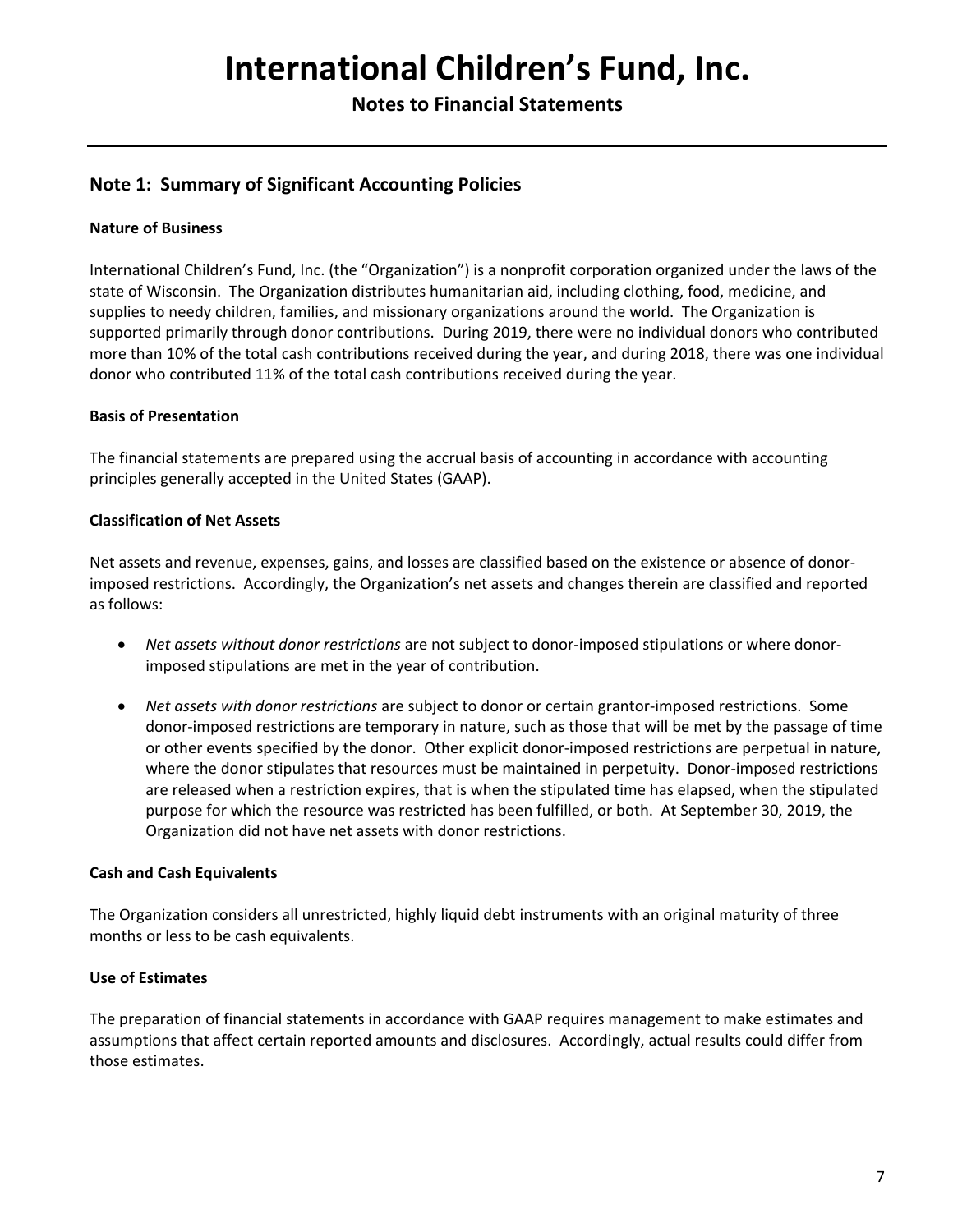**Notes to Financial Statements** 

### **Note 1: Summary of Significant Accounting Policies** (Continued)

#### **Inventory**

Inventory primarily consists of food and clothing that is donated to the Organization throughout the year. At the end of the fiscal year, the Organization estimates the value of donated goods on hand based on estimated wholesale values. There were no inventories on hand at September 30, 2019 and 2018.

### **Property and Equipment**

All acquisitions and improvements of property and equipment are capitalized while all expenditures for repairs and maintenance that do not materially prolong the useful lives of assets are expensed. Purchased property and equipment is carried at cost. Donated property and equipment is carried at the approximate fair value at the date of donation. Depreciation is calculated using the straight‐line method over the estimated lives of the assets.

#### **Functional Allocation of Expenses**

The costs of providing various programs and other activities have been summarized on a functional basis in the statements of activities. The statements of functional expenses present an analysis of expenses by nature and function. When possible, costs are directly charged to the funcitonal category to which they relate. Certain costs have been allocated among the program services and supporting activities benefited. Salaries and taxes have been allocated on the basis of time and effort.

#### **Revenue Recognition**

#### *Contributions*

Contributions are recognized when the donor makes a promise to give to the Organization that is, in substance, unconditional. Contributions received are recorded support with or without donor restrictions, depending on the existence and nature of any donor restrictions.

Contributions that are restricted by the donor are reported as increases in support without donor restrictions if the restrictions expire (when a stipulated time restriction ends or the purpose of the restriction is accomplished) in the reporting period in which the revenue is recognized. All other donor-restricted contributions are reported as increases in support with donor restrictions, depending on the nature of the restrictions. When a restriction expires, net assets with donor restrictions are reclassified as net assets withour donor restrictions and reported in the statements of activities as net assets released from restrictions.

Conditional promises to give are recognized only when the conditions on which they depend are substantially met and the promises become unconditional.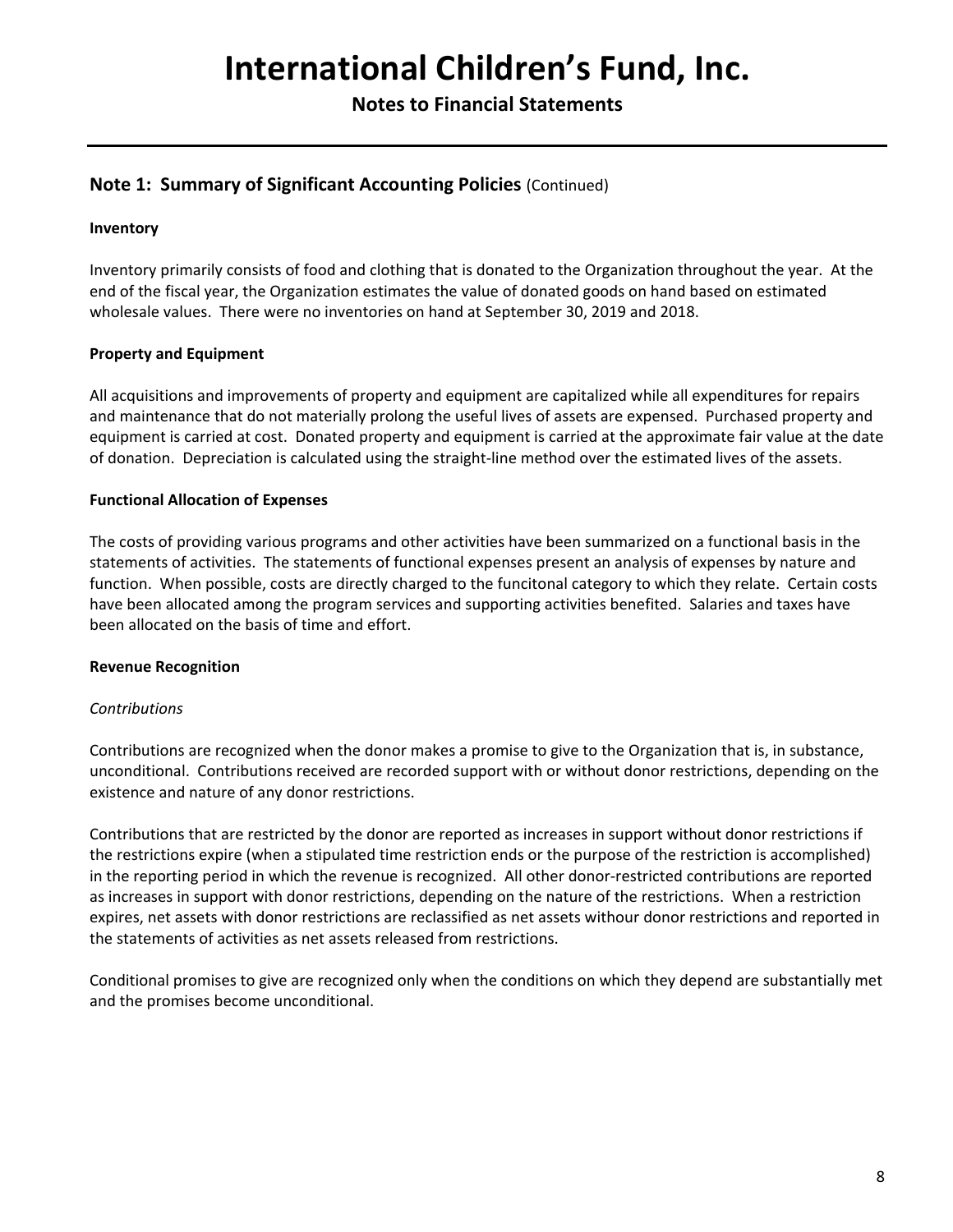**Notes to Financial Statements** 

### **Note 1: Summary of Significant Accounting Policies** (Continued)

### *In‐Kind Contributions*

The Organization records the receipt of gifts of donated inventory and medical supplies as support without donor restrictions unless explicit donor stipulations specify how or where the donated supplies must be used. Gifts of donated supplies with explicit restrictions that specify how or where the assets are to be used are reported as support with donor restrictions. Donated supplies are recognized on the date received at their estimated fair values, as estimated by the Organization using information provided by the donor or published industry information. Donated services are recognized as contributions if the services: (a) create or enhance nonfinancial assets, or (b) require specialized skills, are performed by people with those skills and would otherwise be purchased by the Organization. Services provided by many volunteers to the Organization throughout the year have not been recognized as contributions in the financial statements because the recognition criteria was not met. The value of these services is indeterminable.

Contributions of pharmaceuticals are recorded at estimated wholesale value on the date received, based on the Wholesale Acquisition Cost (WAC). WAC is the standard used by many states throughout the country as the Federal Upper Limit pricing for drugs purchased under the Medicaid program. The Organization has contracted with a third-party organization to organize and distribute donated pharmaceutical shipments. This third party contracts with a valuation service that validates WAC pricing as published in Wolters Kluwer. If the wholesale value is not available in Wolters Kluwer, the wholesale value of the contribution is based on other appropriate pricing sources available on the Internet.

### **Tax Status**

The Organization is a nonprofit entity as described in Section 501(c)(3) of the Internal Revenue Code (the "Code") and is exempt from federal income taxes on related income pursuant to Section 501(a) of the Code. The Organization is also exempt from state income taxes on related income.

The Organization is required to assess whether it is more likely than not that a tax position will be sustained upon examination of the technical merits of the position assuming the taxing authority has full knowledge of all information. If the tax position does not meet the more-likely-than-not recognition threshold, the benefit of that position is not recognized in the financial statements. The Organization has determined there are no amounts to record as assets or liabilities related to uncertain tax positions.

### **Change in Accounting Policy**

In August 2016, the Financial Accounting Standards Board (FASB) issued Accounting Standards Update (ASU) No. 2016‐14, *Presentation of Financial Statements of Not‐for‐Profit Entities* (Topic 958). ASU No. 2016‐14 requires a not-for-profit entity to present on the face of the statements of financial position amounts for two classes of net assets at the end of the period (net assets with donor restrictions and net assets without donor restrictions), rather than the three classes currently required. This ASU also requires qualitative and quantitative disclosures about the liquidity of assets at the statements of financial position date, purposes of any board designations on the use of resources, and expenses reported by both functional and natural classifications. This standard has been implemented as of and for the year ended September 30, 2019, and has been applied retrospectively with the exception of certain information as permitted under the ASU.